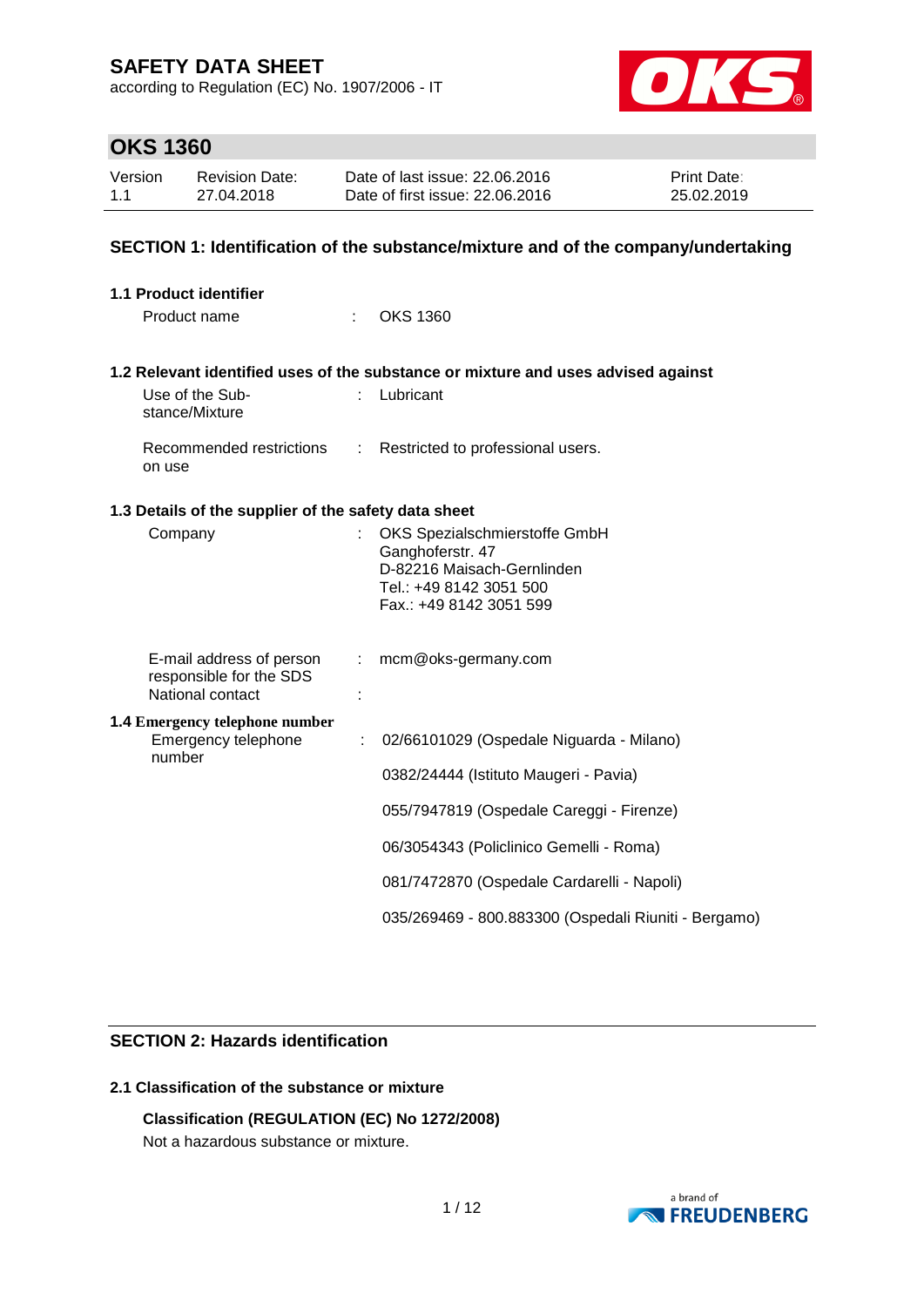according to Regulation (EC) No. 1907/2006 - IT



## **OKS 1360**

| Version | <b>Revision Date:</b> | Date of last issue: 22,06,2016  | <b>Print Date:</b> |
|---------|-----------------------|---------------------------------|--------------------|
| 1.1     | 27.04.2018            | Date of first issue: 22,06,2016 | 25.02.2019         |

#### **2.2 Label elements**

#### **Labelling (REGULATION (EC) No 1272/2008)**

Not a hazardous substance or mixture.

#### **2.3 Other hazards**

This substance/mixture contains no components considered to be either persistent, bioaccumulative and toxic (PBT), or very persistent and very bioaccumulative (vPvB) at levels of 0.1% or higher.

### **SECTION 3: Composition/information on ingredients**

#### **3.1 Substances**

| Chemical nature | silicone oil |
|-----------------|--------------|
|                 |              |

### **Hazardous components**

Remarks : No hazardous ingredients

## **SECTION 4: First aid measures**

#### **4.1 Description of first aid measures**

| If inhaled              | : Remove person to fresh air. If signs/symptoms continue, get<br>medical attention.<br>Keep patient warm and at rest.<br>If breathing is irregular or stopped, administer artificial respira-<br>tion. |
|-------------------------|--------------------------------------------------------------------------------------------------------------------------------------------------------------------------------------------------------|
| In case of skin contact | : Remove contaminated clothing. If irritation develops, get med-<br>ical attention.<br>In case of contact, immediately flush skin with plenty of water.                                                |
| In case of eye contact  | : Rinse immediately with plenty of water, also under the eyelids,<br>for at least 10 minutes.<br>If eye irritation persists, consult a specialist.                                                     |
| If swallowed            | $\therefore$ Move the victim to fresh air.<br>Do NOT induce vomiting.<br>Rinse mouth with water.                                                                                                       |

#### **4.2 Most important symptoms and effects, both acute and delayed**

| Symptoms | : No information available. |
|----------|-----------------------------|
| Risks    | : None known.               |

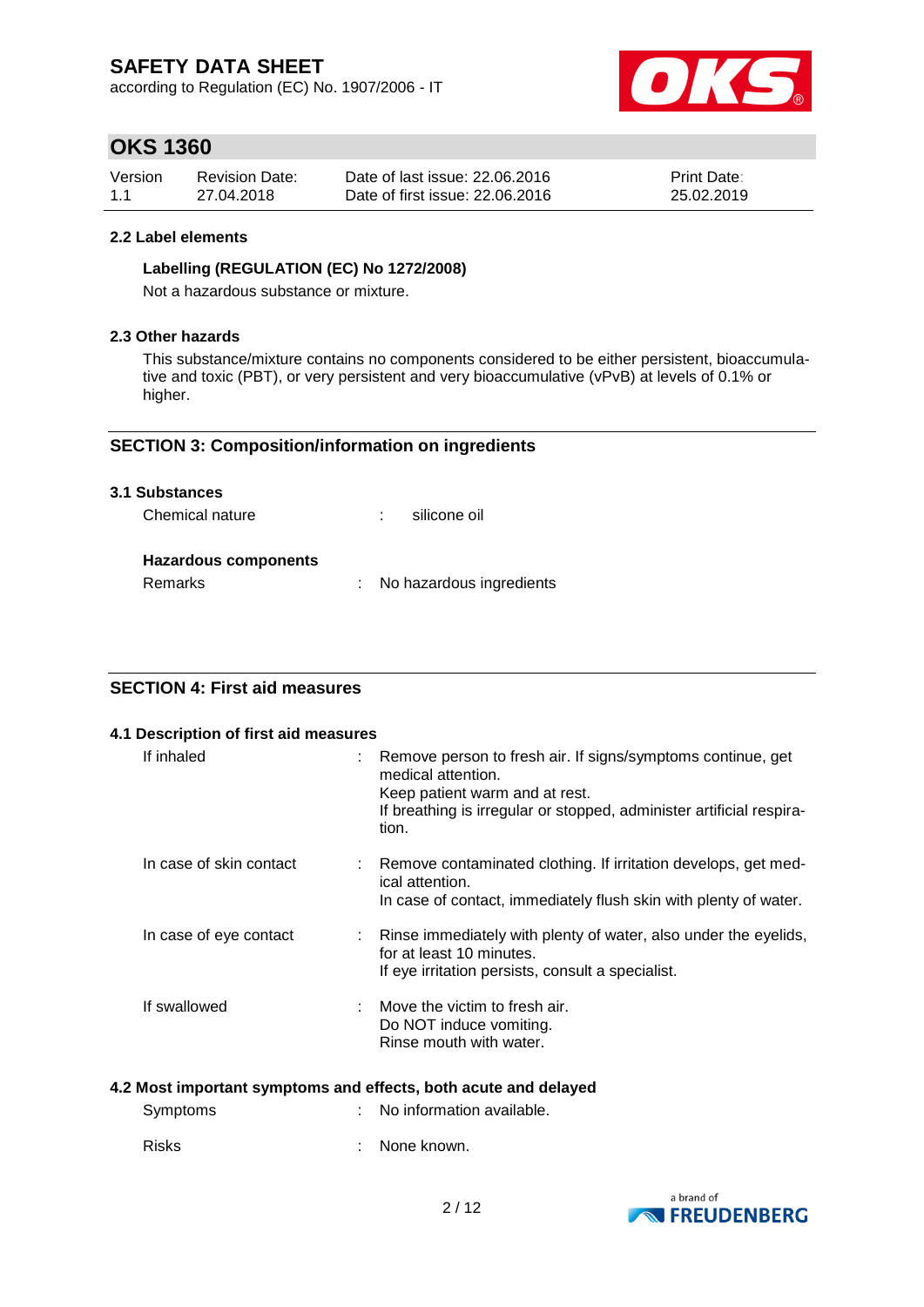according to Regulation (EC) No. 1907/2006 - IT



## **OKS 1360**

| Version | <b>Revision Date:</b> | Date of last issue: 22,06,2016  | <b>Print Date:</b> |
|---------|-----------------------|---------------------------------|--------------------|
| 1.1     | 27.04.2018            | Date of first issue: 22,06,2016 | 25.02.2019         |

#### **4.3 Indication of any immediate medical attention and special treatment needed**

Treatment : No information available.

### **SECTION 5: Firefighting measures**

#### **5.1 Extinguishing media**

| Suitable extinguishing media      | Use water spray, alcohol-resistant foam, dry chemical or car-<br>bon dioxide. |
|-----------------------------------|-------------------------------------------------------------------------------|
| Unsuitable extinguishing<br>media | : High volume water jet                                                       |

### **5.2 Special hazards arising from the substance or mixture**

| Specific hazards during fire- | : Fire may cause evolution of: |
|-------------------------------|--------------------------------|
| fighting                      | Carbon oxides                  |
|                               | Metal oxides                   |
|                               |                                |

### **5.3 Advice for firefighters**

| Special protective equipment :<br>for firefighters | In the event of fire, wear self-contained breathing apparatus.<br>Use personal protective equipment. In the case of respirable<br>dust and/or fumes, use self-contained breathing apparatus.<br>Exposure to decomposition products may be a hazard to<br>health. |
|----------------------------------------------------|------------------------------------------------------------------------------------------------------------------------------------------------------------------------------------------------------------------------------------------------------------------|
| Further information                                | Standard procedure for chemical fires.                                                                                                                                                                                                                           |

### **SECTION 6: Accidental release measures**

#### **6.1 Personal precautions, protective equipment and emergency procedures**

| Personal precautions                 | Evacuate personnel to safe areas.<br>Use personal protective equipment.<br>Refer to protective measures listed in sections 7 and 8. |
|--------------------------------------|-------------------------------------------------------------------------------------------------------------------------------------|
| <b>6.2 Environmental precautions</b> |                                                                                                                                     |
| Environmental precautions            | . Try to prevent the material from entering drains or water                                                                         |

|  | courses.                                                     |  |
|--|--------------------------------------------------------------|--|
|  | Prevent further leakage or spillage if safe to do so.        |  |
|  | Local authorities should be advised if significant spillages |  |
|  | cannot be contained.                                         |  |
|  |                                                              |  |

#### **6.3 Methods and material for containment and cleaning up**

Methods for cleaning up : Contain spillage, and then collect with non-combustible absorbent material, (e.g. sand, earth, diatomaceous earth, vermiculite) and place in container for disposal according to local

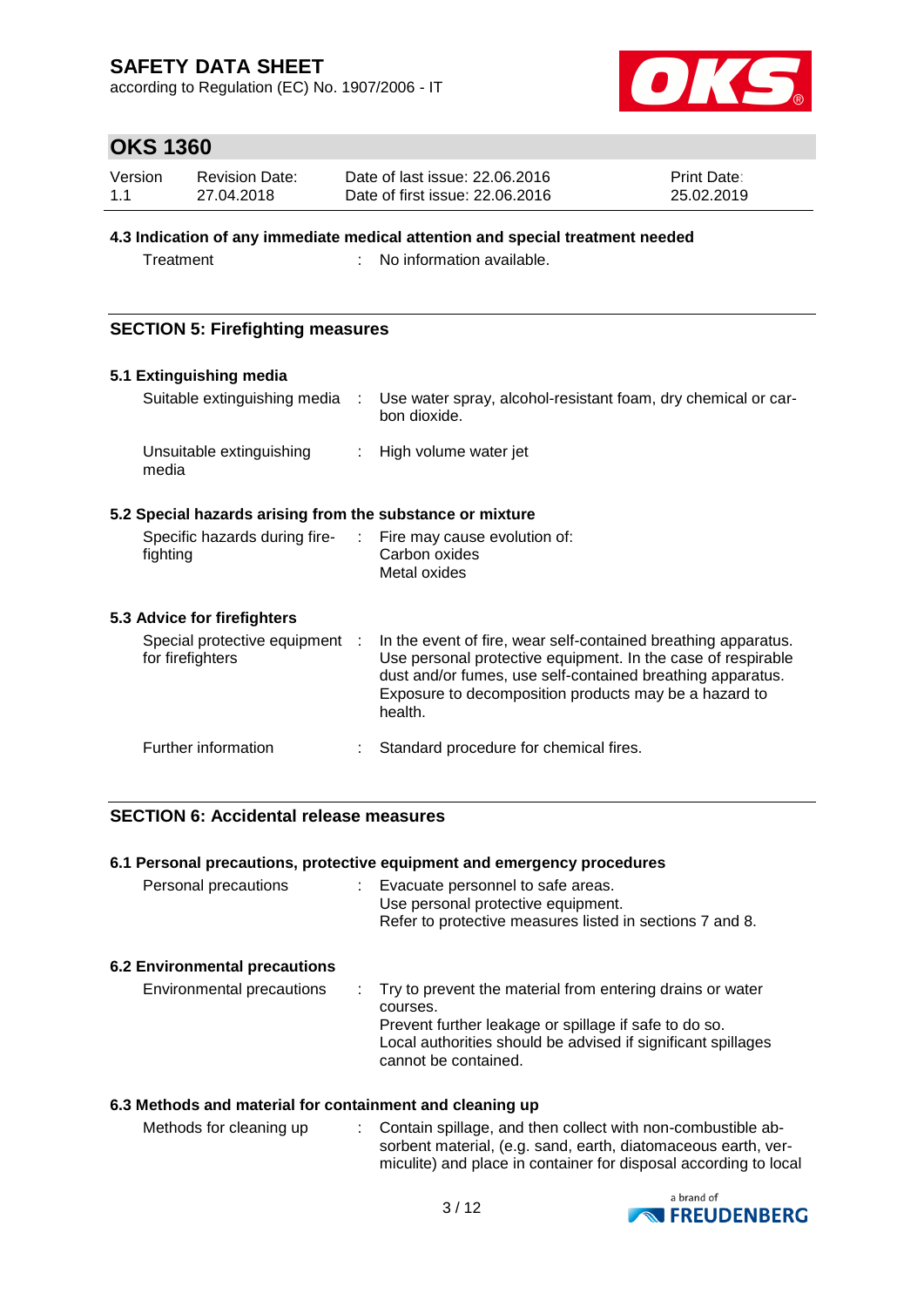according to Regulation (EC) No. 1907/2006 - IT



## **OKS 1360**

| Version | Revision Date: | Date of last issue: 22,06,2016  | <b>Print Date:</b> |
|---------|----------------|---------------------------------|--------------------|
| 1.1     | 27.04.2018     | Date of first issue: 22,06,2016 | 25.02.2019         |

/ national regulations (see section 13).

### **6.4 Reference to other sections**

For personal protection see section 8.

### **SECTION 7: Handling and storage**

| 7.1 Precautions for safe handling                                |                                                                                                                                                                                                                                                                                                                                  |
|------------------------------------------------------------------|----------------------------------------------------------------------------------------------------------------------------------------------------------------------------------------------------------------------------------------------------------------------------------------------------------------------------------|
| Advice on safe handling                                          | For personal protection see section 8.<br>÷.<br>Smoking, eating and drinking should be prohibited in the ap-<br>plication area.<br>Wash hands and face before breaks and immediately after<br>handling the product.                                                                                                              |
| Hygiene measures                                                 | : Wash face, hands and any exposed skin thoroughly after<br>handling.                                                                                                                                                                                                                                                            |
| 7.2 Conditions for safe storage, including any incompatibilities |                                                                                                                                                                                                                                                                                                                                  |
| Requirements for storage<br>areas and containers                 | : Store in original container. Keep container closed when not in<br>use. Keep in a dry, cool and well-ventilated place. Containers<br>which are opened must be carefully resealed and kept upright<br>to prevent leakage. Store in accordance with the particular<br>national regulations. Keep in properly labelled containers. |
| 7.3 Specific end use(s)                                          |                                                                                                                                                                                                                                                                                                                                  |
| Specific use(s)                                                  | Consult the technical guidelines for the use of this sub-<br>stance/mixture.                                                                                                                                                                                                                                                     |

### **SECTION 8: Exposure controls/personal protection**

#### **8.1 Control parameters**

Contains no substances with occupational exposure limit values.

#### **8.2 Exposure controls**

#### **Engineering measures**

Maintain air concentrations below occupational exposure standards.

|  |  | <b>Personal protective equipment</b> |
|--|--|--------------------------------------|
|--|--|--------------------------------------|

| Eye protection                                  | Safety glasses with side-shields conforming to EN166                                                                             |
|-------------------------------------------------|----------------------------------------------------------------------------------------------------------------------------------|
| Hand protection<br>Material<br>Protective index | Nitrile rubber<br>Class 1                                                                                                        |
| Remarks                                         | For prolonged or repeated contact use protective gloves. The<br>selected protective gloves have to satisfy the specifications of |

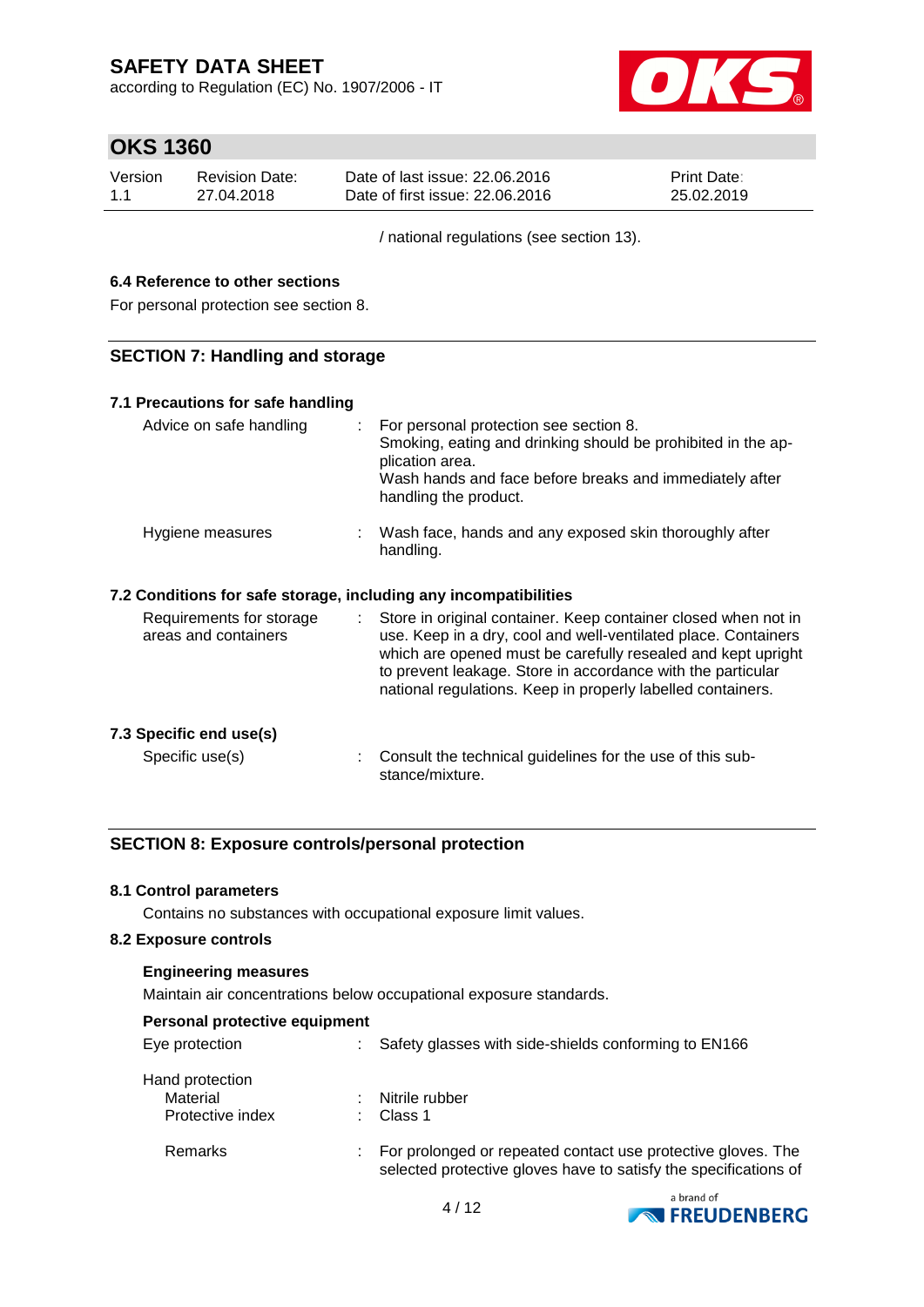according to Regulation (EC) No. 1907/2006 - IT



## **OKS 1360**

| Version<br>1.1         | <b>Revision Date:</b><br>27.04.2018 | Date of last issue: 22.06.2016<br>Date of first issue: 22.06.2016                                                                                                                                                                                                                                             | <b>Print Date:</b><br>25.02.2019 |
|------------------------|-------------------------------------|---------------------------------------------------------------------------------------------------------------------------------------------------------------------------------------------------------------------------------------------------------------------------------------------------------------|----------------------------------|
|                        |                                     | EU Directive 89/686/EEC and the standard EN 374 derived<br>from it. The break through time depends amongst other<br>things on the material, the thickness and the type of glove<br>and therefore has to be measured for each case.                                                                            |                                  |
| Respiratory protection |                                     | Not required; except in case of aerosol formation.                                                                                                                                                                                                                                                            |                                  |
| Filter type            |                                     | Filter type A-P                                                                                                                                                                                                                                                                                               |                                  |
| Protective measures    |                                     | The type of protective equipment must be selected according<br>to the concentration and amount of the dangerous substance<br>at the specific workplace.<br>Choose body protection in relation to its type, to the concen-<br>tration and amount of dangerous substances, and to the spe-<br>cific work-place. |                                  |

## **SECTION 9: Physical and chemical properties**

### **9.1 Information on basic physical and chemical properties**

| Appearance                   | ÷   | liquid                                 |
|------------------------------|-----|----------------------------------------|
| Colour                       |     | colourless                             |
| Odour                        | ÷   | odourless                              |
| <b>Odour Threshold</b>       | ÷   | No data available                      |
|                              |     |                                        |
| рH                           | : 7 |                                        |
| Melting point/freezing point | ÷.  | $-55 °C$                               |
| Boiling point/boiling range  | ÷   | No data available                      |
| Flash point                  | t.  | > 250 °C<br>Method: ISO 2592, open cup |
| Evaporation rate             | t.  | No data available                      |
| Flammability (solid, gas)    | ÷   | Not applicable                         |
| Upper explosion limit        | ÷   | No data available                      |
| Lower explosion limit        | ÷   | No data available                      |
| Vapour pressure              | ÷   | < 0,001 hPa (20 °C)                    |
| Relative vapour density      | ÷.  | No data available                      |

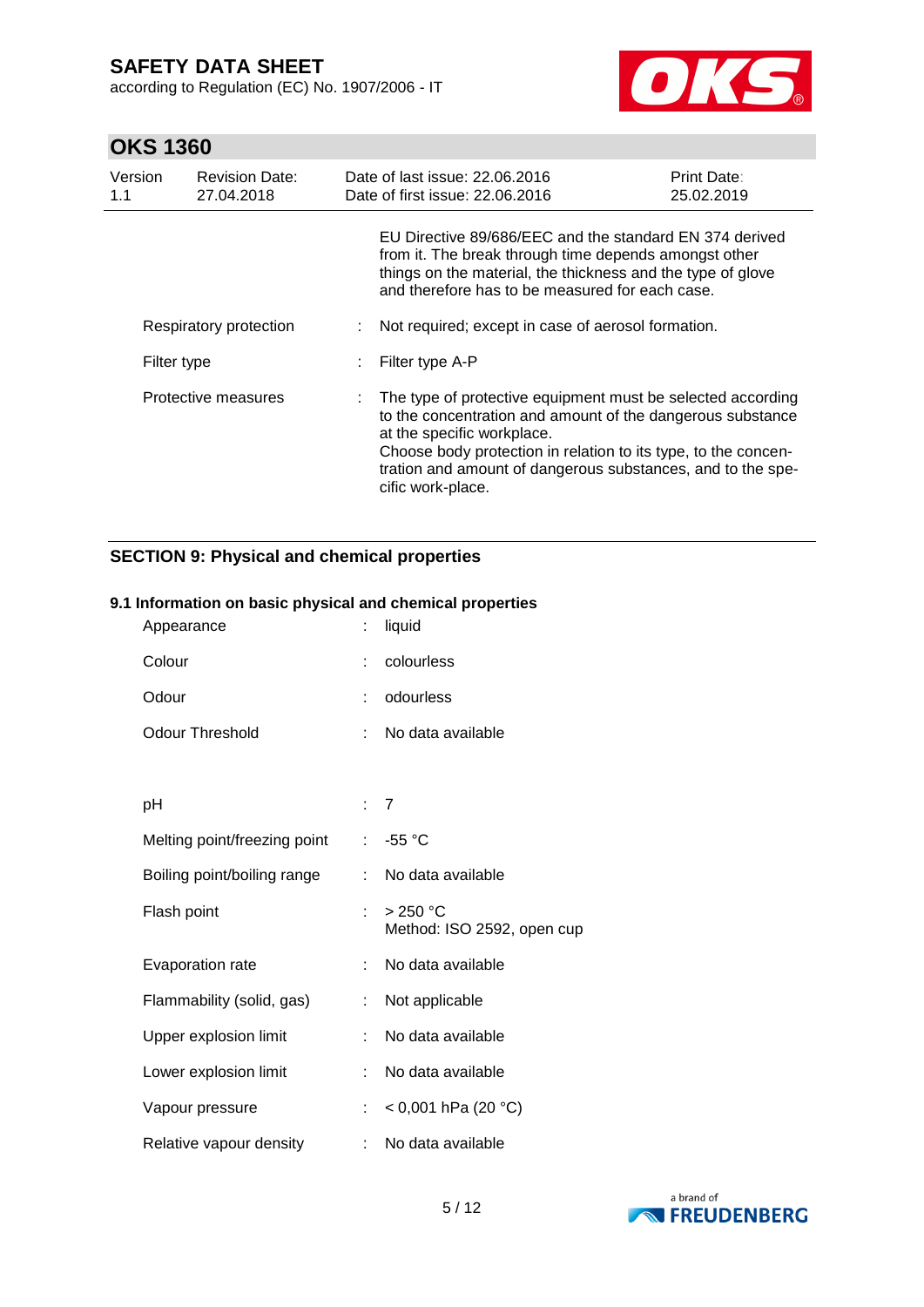according to Regulation (EC) No. 1907/2006 - IT



## **OKS 1360**

| Version<br>1.1        |                           | <b>Revision Date:</b><br>27.04.2018        |                         | Date of last issue: 22.06.2016<br>Date of first issue: 22.06.2016 | <b>Print Date:</b><br>25.02.2019 |
|-----------------------|---------------------------|--------------------------------------------|-------------------------|-------------------------------------------------------------------|----------------------------------|
| Density               |                           | ÷                                          | $0,96$ g/cm3<br>(20 °C) |                                                                   |                                  |
|                       | <b>Bulk density</b>       |                                            |                         | No data available                                                 |                                  |
|                       | Solubility(ies)           | Water solubility                           |                         | insoluble                                                         |                                  |
|                       |                           | Solubility in other solvents               | ÷                       | No data available                                                 |                                  |
|                       |                           | Partition coefficient: n-<br>octanol/water |                         | No data available                                                 |                                  |
|                       | Auto-ignition temperature |                                            | ÷                       | 395 °C                                                            |                                  |
|                       |                           | Decomposition temperature                  | ÷                       | $>250$ °C                                                         |                                  |
|                       | Viscosity                 | Viscosity, dynamic                         |                         | No data available                                                 |                                  |
|                       |                           | Viscosity, kinematic                       |                         | 50 mm2/s (25 °C)                                                  |                                  |
|                       |                           | <b>Explosive properties</b>                |                         | Not explosive                                                     |                                  |
|                       | Oxidizing properties      |                                            |                         | No data available                                                 |                                  |
| 9.2 Other information |                           |                                            |                         |                                                                   |                                  |
|                       |                           | Sublimation point                          |                         | No data available                                                 |                                  |
|                       | Self-ignition             |                                            |                         | No data available                                                 |                                  |
|                       |                           |                                            |                         |                                                                   |                                  |

### **SECTION 10: Stability and reactivity**

# **10.1 Reactivity** No hazards to be specially mentioned. **10.2 Chemical stability** Stable under normal conditions. **10.3 Possibility of hazardous reactions** Hazardous reactions : No dangerous reaction known under conditions of normal use. **10.4 Conditions to avoid**

Conditions to avoid : No conditions to be specially mentioned.

### **10.5 Incompatible materials**

Materials to avoid : No materials to be especially mentioned.

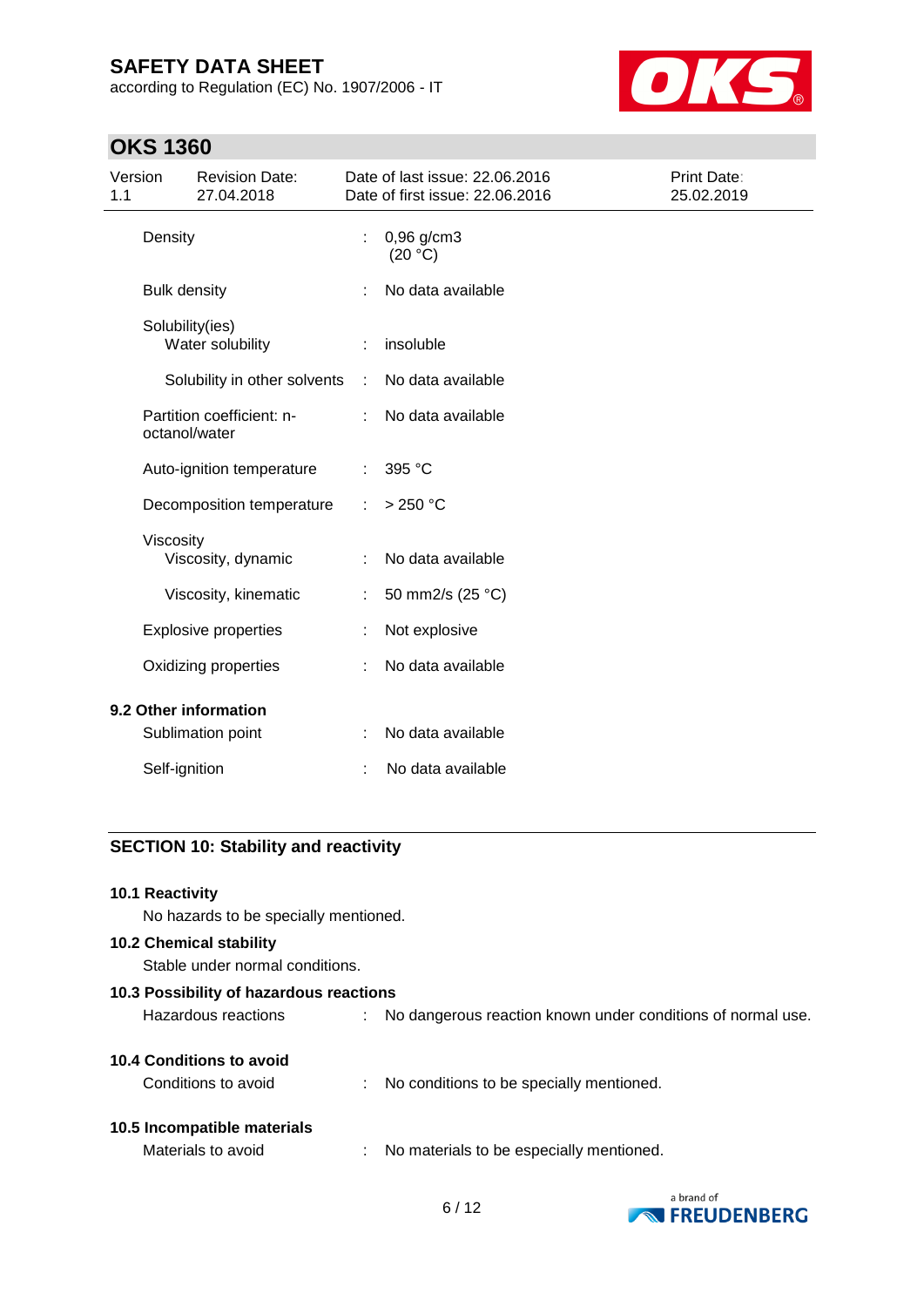according to Regulation (EC) No. 1907/2006 - IT



## **OKS 1360**

| Version | Revision Date: | Date of last issue: 22,06,2016  | <b>Print Date:</b> |
|---------|----------------|---------------------------------|--------------------|
| 1.1     | 27.04.2018     | Date of first issue: 22,06,2016 | 25.02.2019         |

#### **10.6 Hazardous decomposition products**

Hazardous decomposition  $\qquad : \qquad$  >150 °C small quantities of formaldehyde may be formed. products

### **SECTION 11: Toxicological information**

#### **11.1 Information on toxicological effects**

#### **Acute toxicity**

**Product:**

| Acute oral toxicity       | : Remarks: This information is not available. |
|---------------------------|-----------------------------------------------|
| Acute inhalation toxicity | : Remarks: This information is not available. |
| Acute dermal toxicity     | : Remarks: This information is not available. |

#### **Skin corrosion/irritation**

#### **Product:**

Remarks: This information is not available.

#### **Serious eye damage/eye irritation**

#### **Product:**

Remarks: This information is not available.

#### **Respiratory or skin sensitisation**

#### **Product:**

Remarks: This information is not available.

#### **Germ cell mutagenicity**

#### **Product:**

| Genotoxicity in vitro |  | Remarks: No data available |  |
|-----------------------|--|----------------------------|--|
|-----------------------|--|----------------------------|--|

#### Genotoxicity in vivo : Remarks: No data available

#### **Carcinogenicity**

### **Product:**

Remarks: No data available

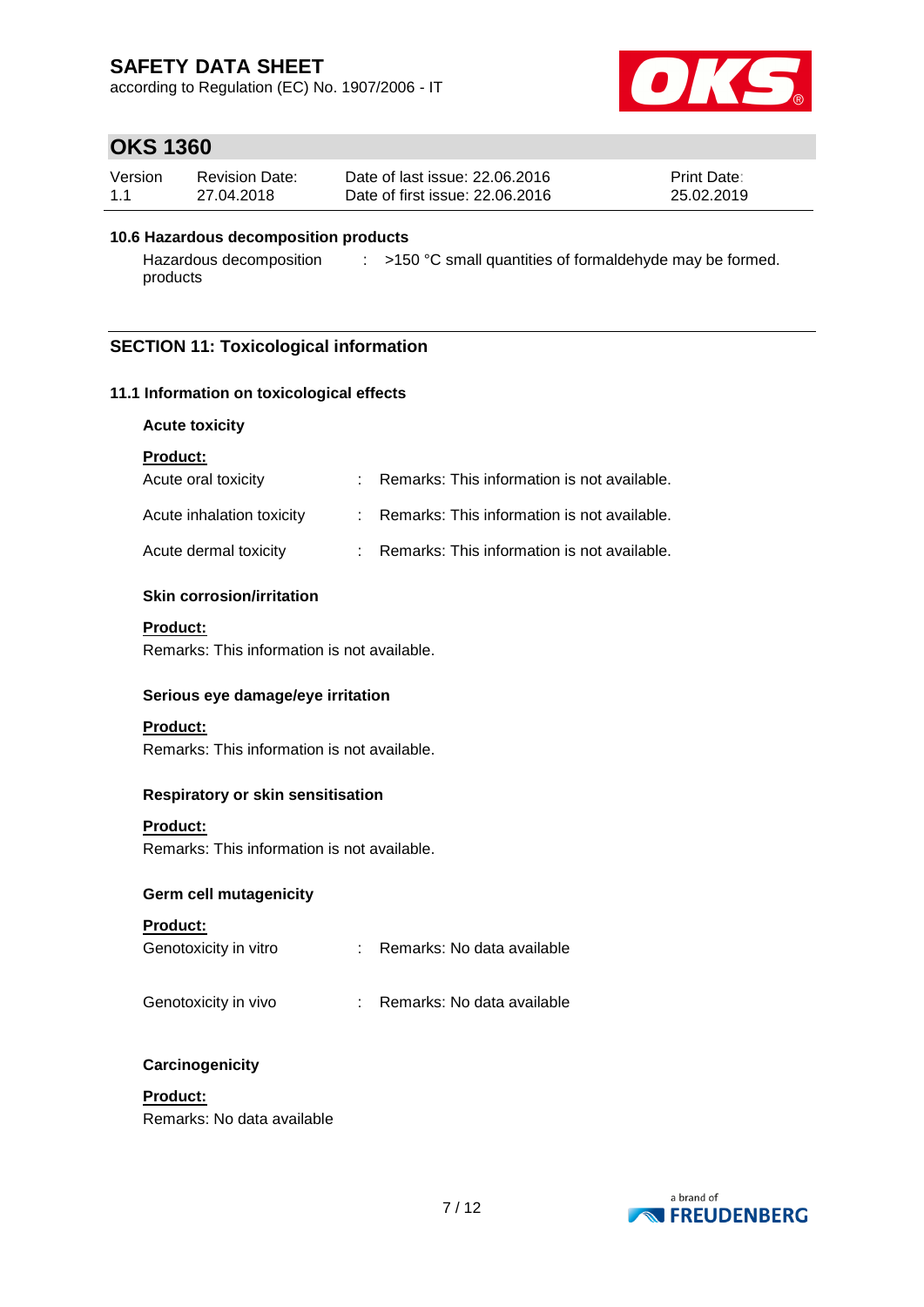according to Regulation (EC) No. 1907/2006 - IT



# **OKS 1360**

| UNJ 1300                                                          |                                             |                                                                                             |                                  |
|-------------------------------------------------------------------|---------------------------------------------|---------------------------------------------------------------------------------------------|----------------------------------|
| Version<br>1.1                                                    | <b>Revision Date:</b><br>27.04.2018         | Date of last issue: 22.06.2016<br>Date of first issue: 22.06.2016                           | <b>Print Date:</b><br>25.02.2019 |
|                                                                   | <b>Reproductive toxicity</b>                |                                                                                             |                                  |
| <b>Product:</b>                                                   |                                             |                                                                                             |                                  |
|                                                                   | Effects on fertility                        | : Remarks: No data available                                                                |                                  |
| ment                                                              | Effects on foetal develop-                  | : Remarks: No data available                                                                |                                  |
|                                                                   | <b>Repeated dose toxicity</b>               |                                                                                             |                                  |
| <b>Product:</b>                                                   | Remarks: This information is not available. |                                                                                             |                                  |
|                                                                   | <b>Aspiration toxicity</b>                  |                                                                                             |                                  |
| <b>Product:</b>                                                   |                                             |                                                                                             |                                  |
|                                                                   | This information is not available.          |                                                                                             |                                  |
|                                                                   | <b>Further information</b>                  |                                                                                             |                                  |
| <b>Product:</b>                                                   |                                             |                                                                                             |                                  |
| products.                                                         |                                             | Remarks: Information given is based on data on the components and the toxicology of similar |                                  |
|                                                                   |                                             |                                                                                             |                                  |
| $\mathbf{A} \cap \mathbf{A}$ $\mathbf{T} \sim \mathbf{A}$ is in a | <b>SECTION 12: Ecological information</b>   |                                                                                             |                                  |

### **12.1 Toxicity**

| <b>Product:</b>                                                                     |   |                            |
|-------------------------------------------------------------------------------------|---|----------------------------|
| Toxicity to fish                                                                    | t | Remarks: No data available |
| Toxicity to daphnia and other : Remarks: No data available<br>aquatic invertebrates |   |                            |
| Toxicity to algae                                                                   |   | Remarks: No data available |
| Toxicity to microorganisms                                                          | ÷ | Remarks: No data available |

### **12.2 Persistence and degradability**

| <b>Product:</b>                                                 |                              |
|-----------------------------------------------------------------|------------------------------|
| Biodegradability                                                | : Remarks: No data available |
| Physico-chemical removabil- : Remarks: No data available<br>itv |                              |

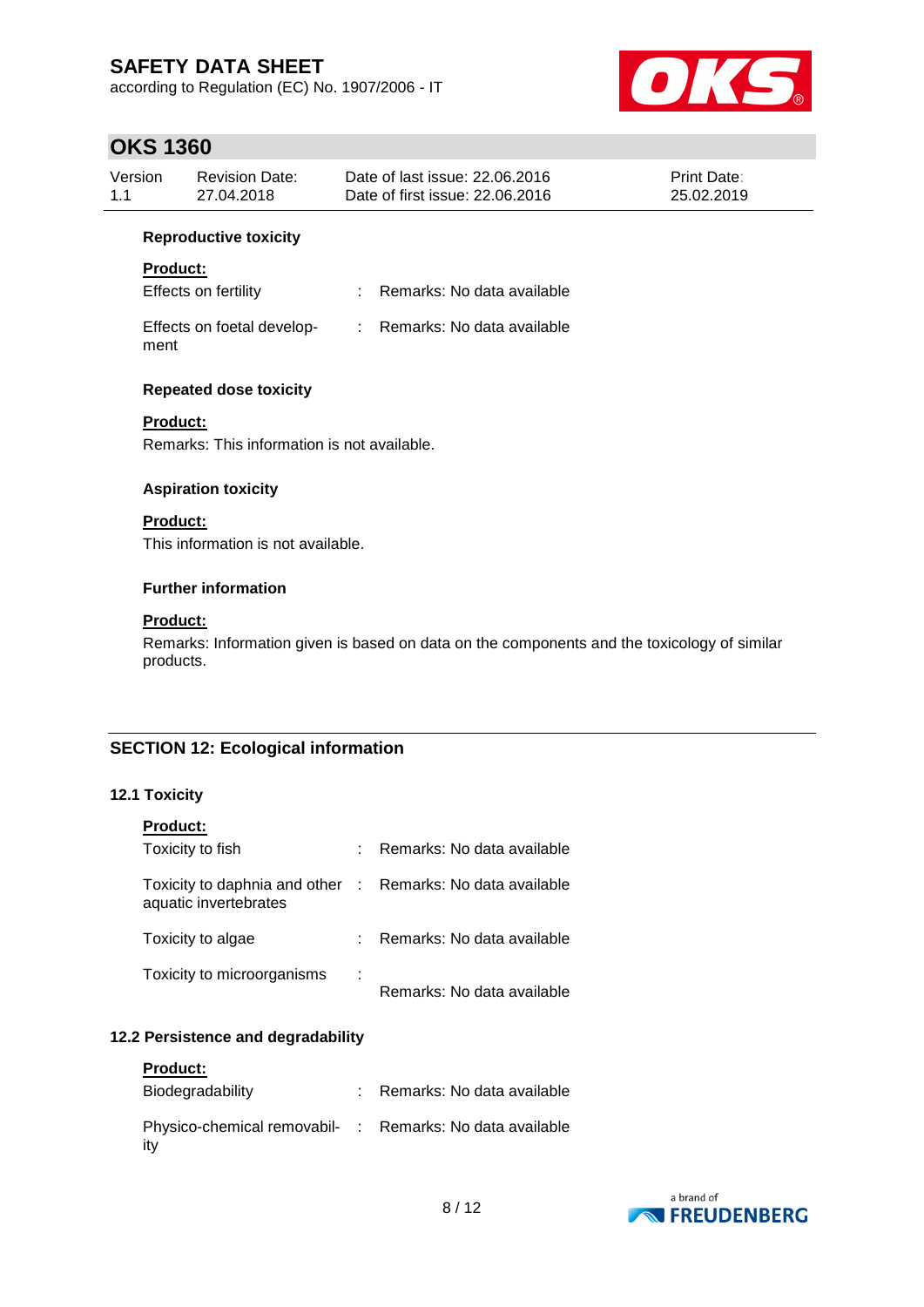according to Regulation (EC) No. 1907/2006 - IT



## **OKS 1360**

| Version | Revision Date: | Date of last issue: 22,06,2016  | <b>Print Date:</b> |
|---------|----------------|---------------------------------|--------------------|
| 1.1     | 27.04.2018     | Date of first issue: 22,06,2016 | 25.02.2019         |

#### **12.3 Bioaccumulative potential**

#### **Product:**

| Bioaccumulation | : Remarks: This substance is not considered to be persistent, |  |
|-----------------|---------------------------------------------------------------|--|
|                 | bioaccumulating and toxic (PBT).                              |  |
|                 | This substance is not considered to be very persistent and    |  |
|                 | very bioaccumulating (vPvB).                                  |  |

#### **12.4 Mobility in soil**

| <b>Product:</b>                                    |                              |
|----------------------------------------------------|------------------------------|
| Mobility                                           | : Remarks: No data available |
| Distribution among environ-<br>mental compartments | : Remarks: No data available |

### **12.5 Results of PBT and vPvB assessment**

#### **Product:**

mation

| Assessment<br>$0.1\%$ or higher | : This substance/mixture contains no components considered<br>to be either persistent, bioaccumulative and toxic (PBT), or<br>very persistent and very bioaccumulative (vPvB) at levels of |
|---------------------------------|--------------------------------------------------------------------------------------------------------------------------------------------------------------------------------------------|
|---------------------------------|--------------------------------------------------------------------------------------------------------------------------------------------------------------------------------------------|

#### **12.6 Other adverse effects**

| <b>Product:</b>              |           |
|------------------------------|-----------|
| Additional ecological infor- | No inforr |

| for- | No information on ecology is available. |  |
|------|-----------------------------------------|--|
|      |                                         |  |

# **SECTION 13: Disposal considerations**

#### **13.1 Waste treatment methods**

| Product                | The product should not be allowed to enter drains, water<br>courses or the soil.                       |
|------------------------|--------------------------------------------------------------------------------------------------------|
|                        | Waste codes should be assigned by the user based on the<br>application for which the product was used. |
| Contaminated packaging | Empty containers can be landfilled, when in accordance with<br>the local regulations.                  |

### **SECTION 14: Transport information**

### **14.1 UN number**

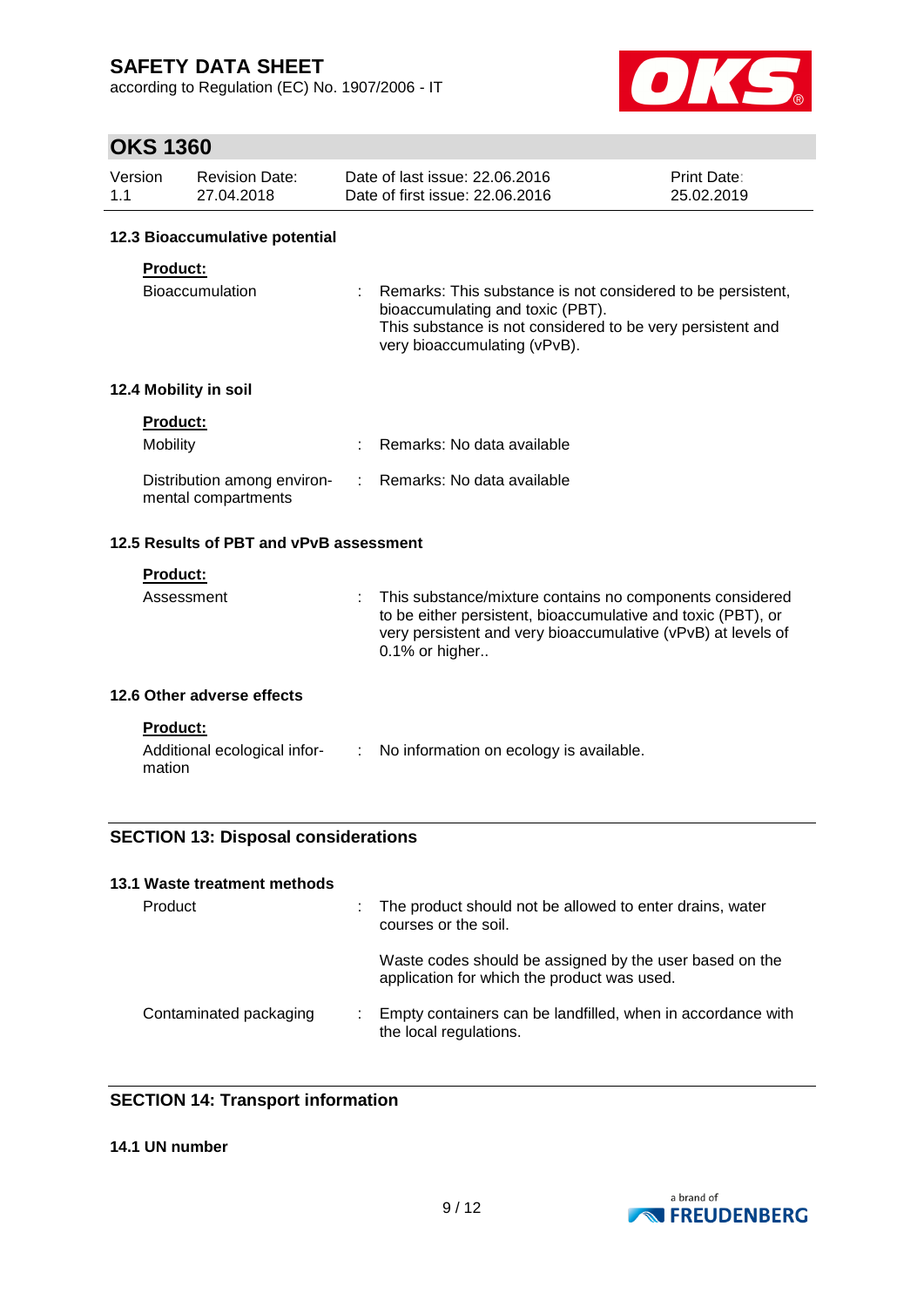according to Regulation (EC) No. 1907/2006 - IT



## **OKS 1360**

| Version<br>1.1 |                                   | <b>Revision Date:</b><br>27.04.2018 |  | Date of last issue: 22.06.2016<br>Date of first issue: 22.06.2016       | Print Date:<br>25.02.2019 |  |
|----------------|-----------------------------------|-------------------------------------|--|-------------------------------------------------------------------------|---------------------------|--|
|                |                                   |                                     |  |                                                                         |                           |  |
|                | <b>ADR</b>                        |                                     |  | Not regulated as a dangerous good                                       |                           |  |
|                | <b>IMDG</b>                       |                                     |  | Not regulated as a dangerous good                                       |                           |  |
|                | <b>IATA</b>                       |                                     |  | Not regulated as a dangerous good                                       |                           |  |
|                |                                   | 14.2 UN proper shipping name        |  |                                                                         |                           |  |
|                | <b>ADR</b>                        |                                     |  | Not regulated as a dangerous good                                       |                           |  |
|                | <b>IMDG</b>                       |                                     |  | Not regulated as a dangerous good                                       |                           |  |
|                | <b>IATA</b>                       |                                     |  | Not regulated as a dangerous good                                       |                           |  |
|                |                                   | 14.3 Transport hazard class(es)     |  |                                                                         |                           |  |
|                | <b>ADR</b>                        |                                     |  | Not regulated as a dangerous good                                       |                           |  |
|                | <b>IMDG</b>                       |                                     |  | Not regulated as a dangerous good                                       |                           |  |
|                | <b>IATA</b>                       |                                     |  | Not regulated as a dangerous good                                       |                           |  |
|                |                                   | 14.4 Packing group                  |  |                                                                         |                           |  |
|                | <b>ADR</b>                        |                                     |  | Not regulated as a dangerous good                                       |                           |  |
|                | <b>IMDG</b>                       |                                     |  | Not regulated as a dangerous good                                       |                           |  |
|                |                                   | <b>IATA (Cargo)</b>                 |  | Not regulated as a dangerous good                                       |                           |  |
|                |                                   | <b>IATA (Passenger)</b>             |  | Not regulated as a dangerous good                                       |                           |  |
|                |                                   | <b>14.5 Environmental hazards</b>   |  |                                                                         |                           |  |
|                | <b>ADR</b>                        |                                     |  | Not regulated as a dangerous good                                       |                           |  |
|                | <b>IMDG</b>                       |                                     |  | Not regulated as a dangerous good                                       |                           |  |
|                |                                   | <b>IATA (Passenger)</b>             |  | Not regulated as a dangerous good                                       |                           |  |
|                |                                   | <b>IATA (Cargo)</b>                 |  | Not regulated as a dangerous good                                       |                           |  |
|                | 14.6 Special precautions for user |                                     |  |                                                                         |                           |  |
|                |                                   | No special precautions required.    |  |                                                                         |                           |  |
|                |                                   |                                     |  | 14.7 Transport in bulk according to Annex II of Marpol and the IBC Code |                           |  |
|                | Remarks                           |                                     |  | Not applicable for product as supplied.                                 |                           |  |

### **SECTION 15: Regulatory information**

| ture | 15.1 Safety, health and environmental regulations/legislation specific for the substance or mix- |                                                                                                                                |
|------|--------------------------------------------------------------------------------------------------|--------------------------------------------------------------------------------------------------------------------------------|
|      | REACH - Candidate List of Substances of Very High<br>Concern for Authorisation (Article 59).     | This product does not contain sub-<br>stances of very high concern (Regu-<br>lation (EC) No 1907/2006 (REACH),<br>Article 57). |
|      | REACH - List of substances subject to authorisation<br>(Annex XIV)                               | Not applicable                                                                                                                 |

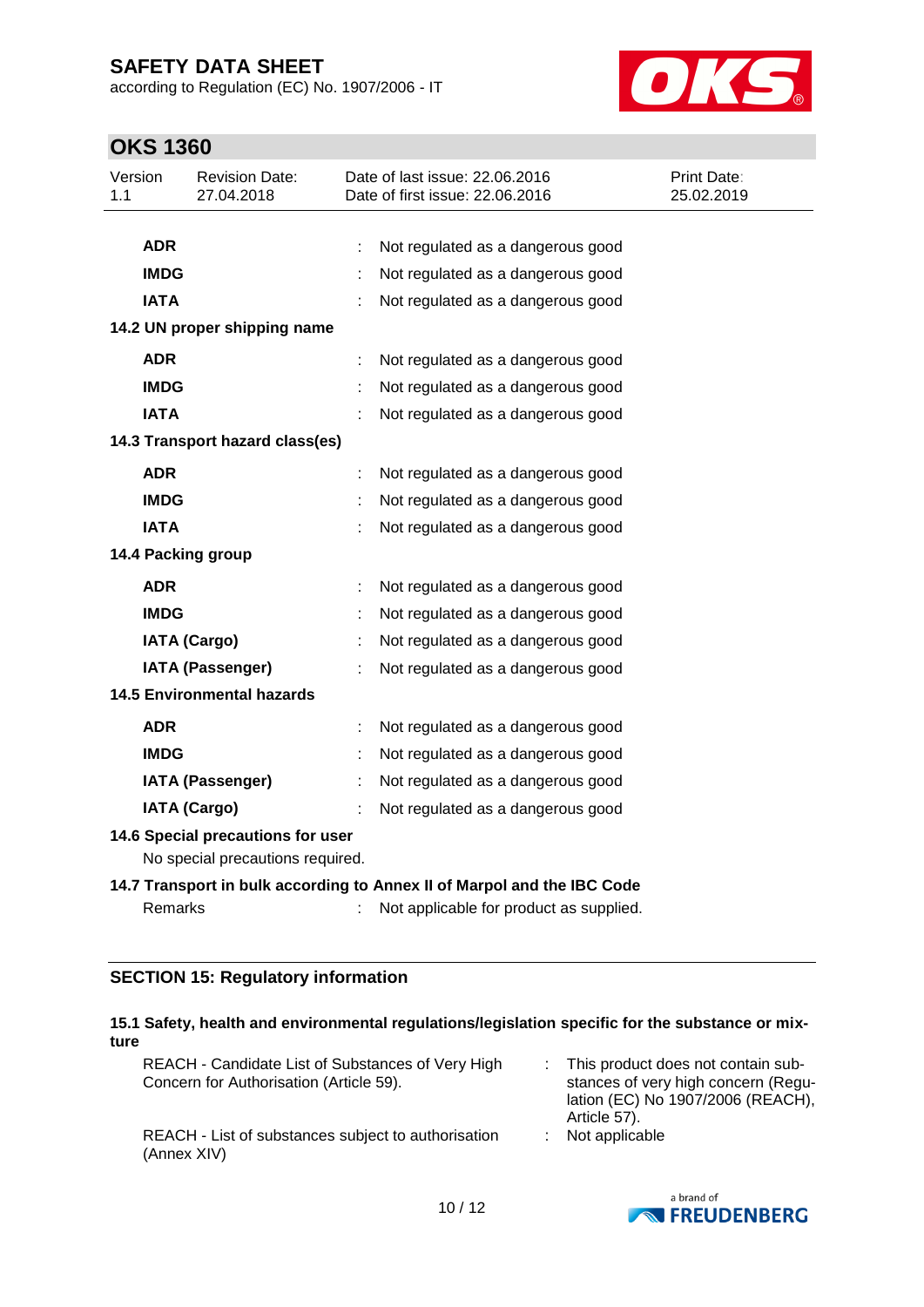according to Regulation (EC) No. 1907/2006 - IT



## **OKS 1360**

| Version<br>1.1 |         | <b>Revision Date:</b><br>27.04.2018    | Date of last issue: 22.06.2016<br>Date of first issue: 22.06.2016                                                                                                                        | Print Date:<br>25.02.2019 |
|----------------|---------|----------------------------------------|------------------------------------------------------------------------------------------------------------------------------------------------------------------------------------------|---------------------------|
|                |         | plete the ozone layer                  | Regulation (EC) No 1005/2009 on substances that de-<br>Not applicable                                                                                                                    |                           |
|                | lutants |                                        | Regulation (EC) No 850/2004 on persistent organic pol-<br>Not applicable<br>÷                                                                                                            |                           |
|                |         | of dangerous chemicals                 | Regulation (EC) No 649/2012 of the European Parlia-<br>Not applicable<br>ment and the Council concerning the export and import                                                           |                           |
|                |         | preparations and articles (Annex XVII) | REACH - Restrictions on the manufacture, placing on<br>Not applicable<br>÷.<br>the market and use of certain dangerous substances,                                                       |                           |
|                |         |                                        | Seveso II - Directive 2003/105/EC amending Council Directive 96/82/EC on the control of major-<br>accident hazards involving dangerous substances<br>Not applicable                      |                           |
|                |         |                                        | Seveso III: Directive 2012/18/EU of the European Parliament and of the Council on the control of<br>major-accident hazards involving dangerous substances.<br>Not applicable             |                           |
|                |         | Volatile organic compounds             | Directive 2010/75/EU of 24 November 2010 on industrial<br>÷<br>emissions (integrated pollution prevention and control)<br>Remarks: Not applicable                                        |                           |
|                |         | Other regulations:                     | Legislative Decree April 9,2008, 81 (Implementation of Article 1 of the Law of 3 August 2007, n.                                                                                         |                           |
|                | ments   |                                        | 123, concerning the protection of health and safety in the workplace.) and subsequent amend-<br>Legislative Decree April 3, 2006, n 152. (Environmental standards) and subsequent amend- |                           |

Legislative Decree April 3, 2006, n.152, (Environmental standards) and subsequent amendments

Legislative Decree February 6, 2009, 21 (Regulations for the execution of the provisions laid down in Regulation (EC) no. 648/2004 on detergents)

#### **15.2 Chemical safety assessment**

This information is not available.

### **SECTION 16: Other information**

#### **Full text of other abbreviations**

ADN - European Agreement concerning the International Carriage of Dangerous Goods by Inland Waterways; ADR - European Agreement concerning the International Carriage of Dangerous Goods by Road; AICS - Australian Inventory of Chemical Substances; ASTM - American Society for the Testing of Materials; bw - Body weight; CLP - Classification Labelling Packaging Regulation; Regulation (EC) No 1272/2008; CMR - Carcinogen, Mutagen or Reproductive Toxicant; DIN - Standard of the German Institute for Standardisation; DSL - Domestic Substances List (Canada); ECHA - European Chemicals Agency; EC-Number - European Community number; ECx -